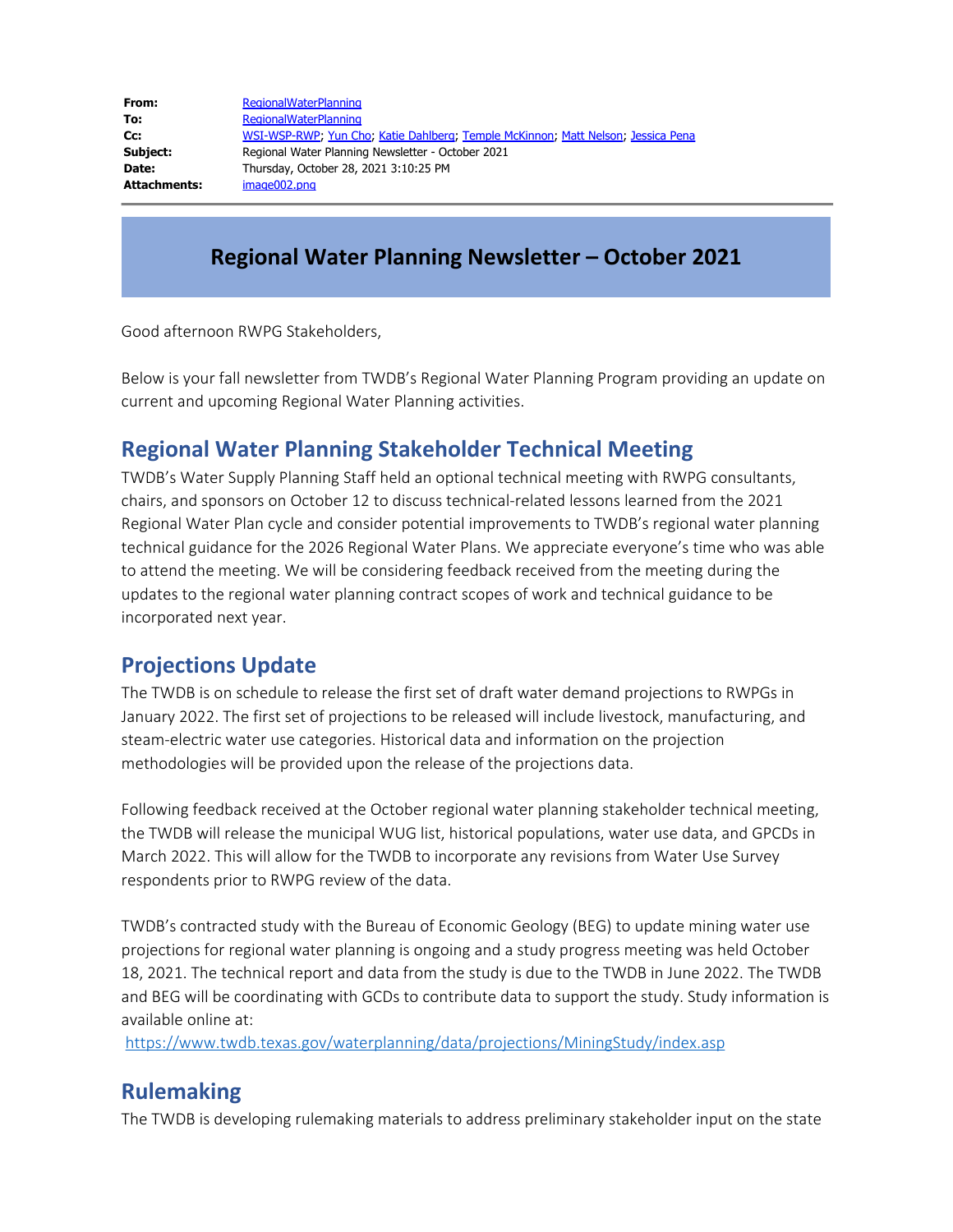water planning guidance principles and regional water planning rule topics. We *anticipate* a proposal to be presented to the TWDB Board by the end of the year. We will provide an update prior to the Board meeting when this item is scheduled. If the rule proposal is approved for posting, a 30-day public comment period will occur.

# **Interregional Planning Council**

The TWDB is soliciting nominations for the 2<sup>nd</sup> Interregional Planning Council. Each RWPG is requested to take action and submit at least one nomination (and alternate for each nomination) to the TWDB by February 28, 2022. We anticipate TWDB Board appointment of the Council to occur in April of 2022. The nomination request letter from TWDB's Executive Administrator to RWPG Chairs is available online at:

[https://www.twdb.texas.gov/waterplanning/rwp/planningdocu/2026/TWDBComms/IPCNominationL](https://www.twdb.texas.gov/waterplanning/rwp/planningdocu/2026/TWDBComms/IPCNominationLetter_9.14.21.pdf) [etter\\_9.14.21.pdf](https://www.twdb.texas.gov/waterplanning/rwp/planningdocu/2026/TWDBComms/IPCNominationLetter_9.14.21.pdf)

# **Cumulative Effects of Recommended Strategies Tool (CERST)**

The TWDB contracted with HDR, Inc. to develop an optional tool that RWPGs may use to assist them in evaluating the cumulative impacts of surface water management strategies in the regional plan. The study also included an assessment of how reuse strategies are expected to impact the attainment of environmental flow standards. The tool, known as the *Cumulative Effects of Recommended Strategies Tool, or CERST,* may be used to assess the cumulative effects of water management strategies on environmental flow standards. The excel based tool and user guide are available on the [2026 Regional water Plan Document page](https://www.twdb.texas.gov/waterplanning/rwp/planningdocu/2026/documents.asp), under the "TWDB Surface Water Related Studies" section.

# **Reminders and Previous Updates**

- The 2026 Regional Water Plan Working Schedule will be updated throughout the cycle and is available online at: [http://www.twdb.texas.gov/waterplanning/rwp/planningdocu/2026/projectdocs/Working\\_Sched](http://www.twdb.texas.gov/waterplanning/rwp/planningdocu/2026/projectdocs/Working_Schedule_2026RWPs.pdf) [ule\\_2026RWPs.pdf](http://www.twdb.texas.gov/waterplanning/rwp/planningdocu/2026/projectdocs/Working_Schedule_2026RWPs.pdf)
- The regional and state water planning rules pamphlet was updated as of May 2021: [http://www.twdb.texas.gov/waterplanning/rwp/planningdocu/2026/projectdocs/RWP\\_RulePamp](http://www.twdb.texas.gov/waterplanning/rwp/planningdocu/2026/projectdocs/RWP_RulePamphlet.pdf) [hlet.pdf](http://www.twdb.texas.gov/waterplanning/rwp/planningdocu/2026/projectdocs/RWP_RulePamphlet.pdf)
- Visit the TWDB's Sixth Cycle of Regional Water Planning Documents webpage to view communications from TWDB during this planning cycle, project documents including a working schedule, contract documents, and administrative documents. These documents may be found at:<http://www.twdb.texas.gov/waterplanning/rwp/planningdocu/2026/documents.asp>
- The TWDB receives RWPG member emails from the region's sponsor. Sponsors should provide any updated email addresses to your TWDB Regional Water Planner to ensure our membership database is up to date. For regions that have members without email addresses, please forward these communications to those members by mail or another effective means.

# **Contact TWDB**

Please contact your region's TWDB Regional Water Planner for any additional information. TWDB's Regional Water Planner assignments are as follows:

- Regions A, J, M: William Alfaro, [William.Alfaro@twdb.texas.gov](mailto:William.Alfaro@twdb.texas.gov)
- Regions B, C, N: Kevin Smith, [Kevin.Smith@twdb.texas.gov](mailto:Kevin.Smith@twdb.texas.gov)